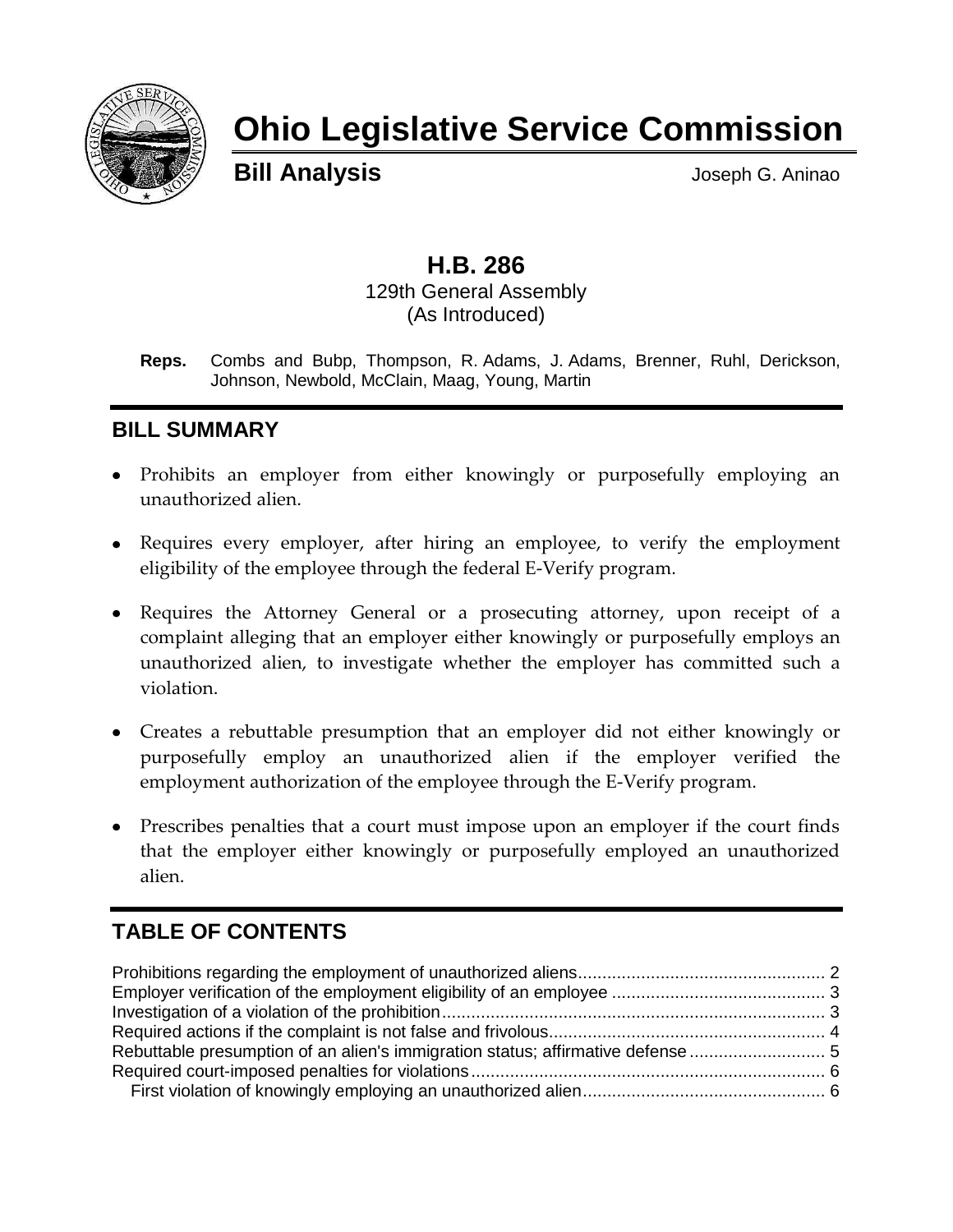### **CONTENT AND OPERATION**

The bill requires an employer to verify a newly hired employee's employment eligibility through the federal E-Verify program and enacts prohibitions and penalties regarding the employment of unauthorized aliens.

#### <span id="page-1-0"></span>**Prohibitions regarding the employment of unauthorized aliens**

The bill prohibits both of the following:

- (1) An employer from knowingly employing an unauthorized alien;<sup>1</sup>
- (2) An employer from purposefully employing an unauthorized alien; $\lambda^2$

"Knowingly employ an unauthorized alien" means the actions described in federal law and interpreted consistent with federal law, which includes the hiring, or recruiting or referring for a fee, for employment in the United States an alien knowing the alien is an unauthorized alien with respect to such employment.<sup>3</sup> An "unauthorized alien" means an alien who does not have the legal right or authorization under federal law to work in the United States as described in federal law.<sup>4</sup>

For purposes of the first prohibition, which prohibits an employer from knowingly employing an unauthorized alien, an employer violates that prohibition if the employer uses a contract, subcontract, or other independent contractor agreement to obtain the labor of an alien in this state and the employer knowingly contracts with an alien the employer knows is an unauthorized alien or with a person whom the employer knows employs or contracts with an unauthorized alien to perform the labor.<sup>5</sup> For purposes of the second prohibition, which prohibits an employer from purposefully employing an unauthorized alien, an employer violates that prohibition if the employer

<sup>&</sup>lt;sup>1</sup> R.C. 4113.82(A)(1).

 $2$  R.C. 4113.82(A)(2). A person who acts purposefully is more culpable than a person who acts knowingly.

 $3$  R.C. 4113.81(B) and 8 U.S.C.A. 1324a(a)(1)(A).

 $4$  R.C. 4113.81(D).

 $5$  R.C. 4113.82(C).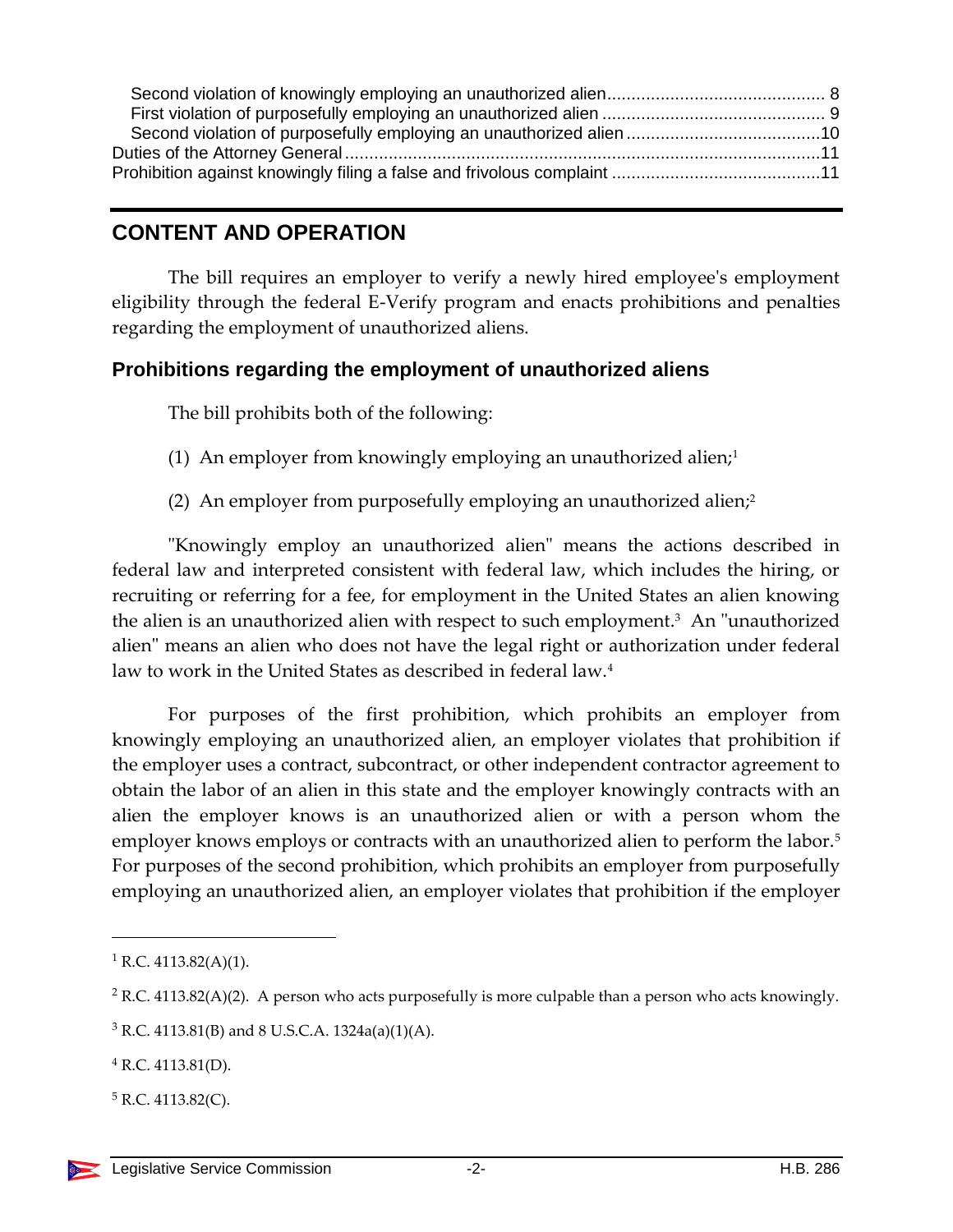uses a contract, subcontract, or other independent contractor agreement to obtain the labor of an alien in this state and the employer purposefully contracts with an alien the employer knows is an unauthorized alien or with a person whom the employer knows employs or contracts with an unauthorized alien to perform the labor.<sup>6</sup>

#### <span id="page-2-0"></span>**Employer verification of the employment eligibility of an employee**

The bill requires every employer, after hiring an employee, to verify the employment eligibility of the employee through the federal E-Verify program.<sup>7</sup> This program is an employment verification pilot program that is jointly administered by the United States Department of Homeland Security and the Social Security Administration or any of its successor programs.<sup>8</sup>

#### <span id="page-2-1"></span>**Investigation of a violation of the prohibition**

The bill requires the Attorney General to prescribe a complaint form for a person to use to allege a violation of either of the two prohibitions regarding an employer hiring an unauthorized alien. The Attorney General cannot require the complainant to list the complainant's Social Security number on the complaint form or to have the complaint form notarized. A complainant is required to submit the complaint to the Attorney General or to the prosecuting attorney of the county in which the alleged unauthorized alien is or was employed by the employer. Upon receipt of a complaint on the prescribed complaint form, the Attorney General or prosecuting attorney is required to investigate whether the employer has violated either of the two employerrelated prohibitions of the bill, as alleged in the complaint. Nothing in the bill, however, may be construed to prohibit an individual from filing an anonymous complaint on a form other than the prescribed complaint form. If the Attorney General or a prosecuting attorney receives a complaint that is not submitted on a prescribed complaint form, the Attorney General or prosecuting attorney may, but is not required to, investigate whether the employer has violated either of the two prohibitions regarding an employer hiring an unauthorized alien. The Attorney General and all prosecuting attorneys are prohibited from investigating complaints that are based solely on race, color, or national origin.

The county sheriff or any other local law enforcement officer may assist in investigating a complaint. When investigating a complaint, the Attorney General or prosecuting attorney must verify the work authorization of the alleged unauthorized

 $6$  R.C. 4113.82(D).

 $7$  R.C. 4113.82(B).

 $8$  R.C. 4113.81(A).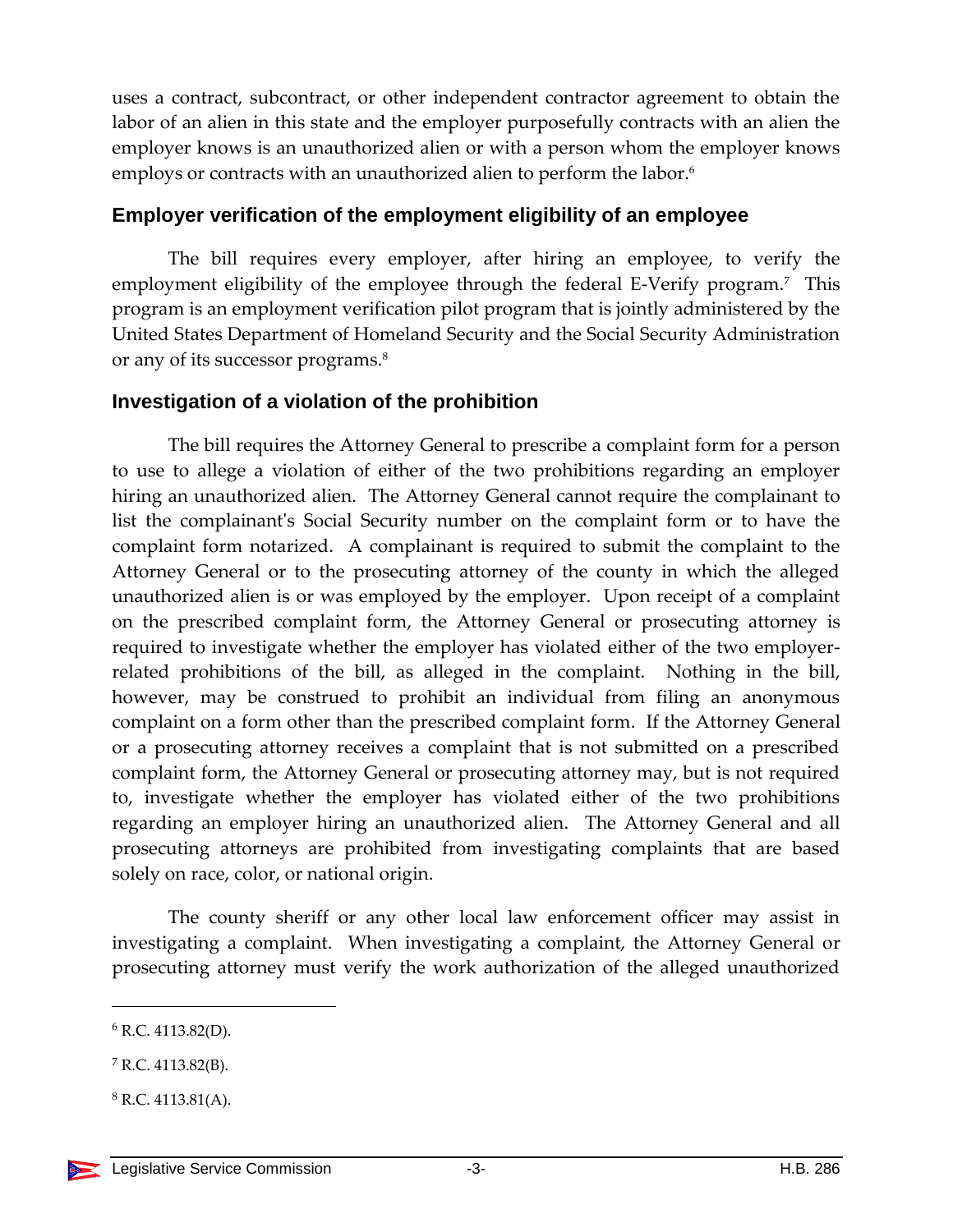alien with the federal government pursuant to federal law.<sup>9</sup> An officer or employee of the state or a political subdivision of the state is prohibited from independently attempting to make a final determination on whether an alien is authorized to work in the United States.<sup>10</sup>

#### <span id="page-3-0"></span>**Required actions if the complaint is not false and frivolous**

Under the bill, if, after an investigation is conducted, the Attorney General or prosecuting attorney determines that the complaint is not false and frivolous, the Attorney General or prosecuting attorney is required to do all of the following, as applicable:

(1) Notify the United States Department of Homeland Security or its successor agency regarding the status of the unauthorized alien;

(2) Notify the local law enforcement agency regarding the status of the unauthorized alien;

(3) If the complaint was filed originally with the Attorney General, notify the appropriate prosecuting attorney to allow the prosecuting attorney to bring an action against the employer of the unauthorized alien. 11

If a prosecuting attorney of the county where an unauthorized alien employee allegedly is or was employed by an employer conducts an investigation and determines that reasonable evidence exists that the employer violated either of the bill's prohibitions regarding the employment of an unauthorized alien, or if that prosecuting attorney receives a notice from the Attorney General allowing the prosecuting attorney to bring an action for such a violation, the prosecuting attorney must bring an action against the employer for the violation. The action must be filed in the court of common pleas of the county where the unauthorized alien employee allegedly is or was employed by the employer. The prosecuting attorney cannot bring any such action against any employer for any violation of the bill's two prohibitions that occurred prior to the bill's effective date. A second violation is required to be based only on the employment of any additional unauthorized aliens employed by the employer after a

<sup>9</sup> The applicable federal law is the "Omnibus Consolidated Appropriations Act, 1997," 110 Stat. 3009, 8 U.S.C. 1373(c), as amended.

<sup>10</sup> R.C. 4113.83.

<sup>&</sup>lt;sup>11</sup> R.C. 4113.84(A)(1) to (3).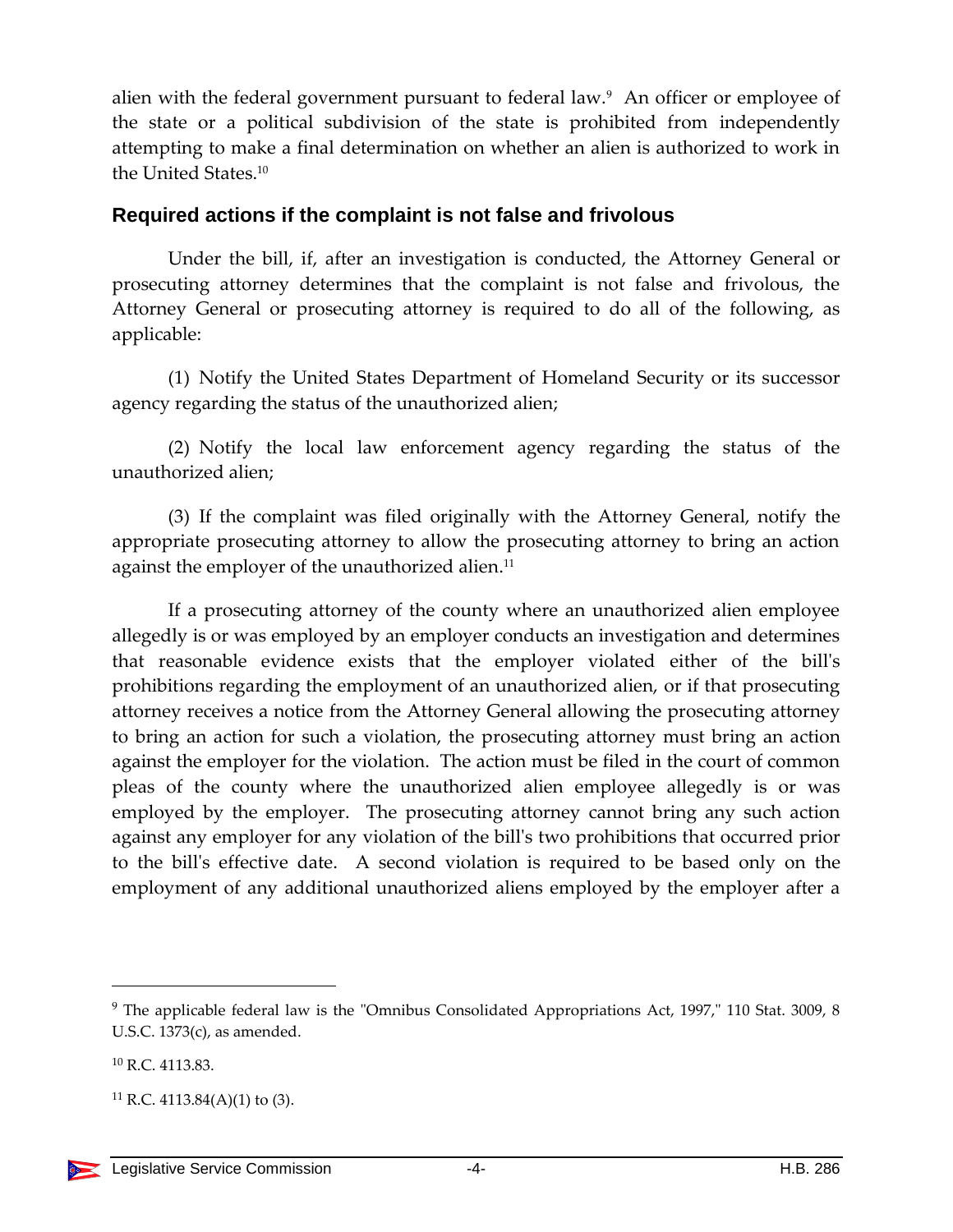previous action has been brought against that employer for a violation of one of the two prohibitions.<sup>12</sup>

For any action brought pursuant to these provisions, the court is required to expedite the action, including assigning the hearing at the earliest practicable date.<sup>13</sup>

#### <span id="page-4-0"></span>**Rebuttable presumption of an alien's immigration status; affirmative defense**

The bill provides that in a court action brought pursuant to the bill, for purposes of determining whether an employee is an unauthorized alien, a court is required to consider only a determination with respect to that alien's immigration status made by the federal government. The federal government's determination creates a rebuttable presumption of the alien's lawful status. The court may take judicial notice of the federal government's determination and may request the federal government to provide automated or testimonial verification. 14

For purposes of a court action relating to an employer's employment of an unauthorized alien, proof of verifying the employment authorization of an employee through the E-Verify program creates a rebuttable presumption that the employer did not knowingly or purposefully employ an unauthorized alien.<sup>15</sup> In addition, for purposes of such a court action, an employer who establishes that the employer has complied in good faith with the requirements of applicable federal law establishes an affirmative defense that the employer did not knowingly or purposefully employ an unauthorized alien in violation of the bill. An employer is considered to have complied with the requirements of applicable federal law, notwithstanding an isolated, sporadic, or accidental technical or procedural failure to meet the requirements, if a good faith attempt was made to comply with the requirements of the applicable federal provisions.<sup>16</sup>

It is an affirmative defense to a violation of either of the bill's two prohibitions that an employer was entrapped. To claim entrapment, the employer is required to admit to the substantial elements of the violation through the employer's testimony or

 $\overline{a}$ 

- <sup>14</sup> R.C. 4113.85(A).
- <sup>15</sup> R.C. 4113.85(B).

 $16$  R.C. 4113.85(C).

<sup>12</sup> R.C. 4113.84(B).

<sup>13</sup> R.C. 4113.84(C).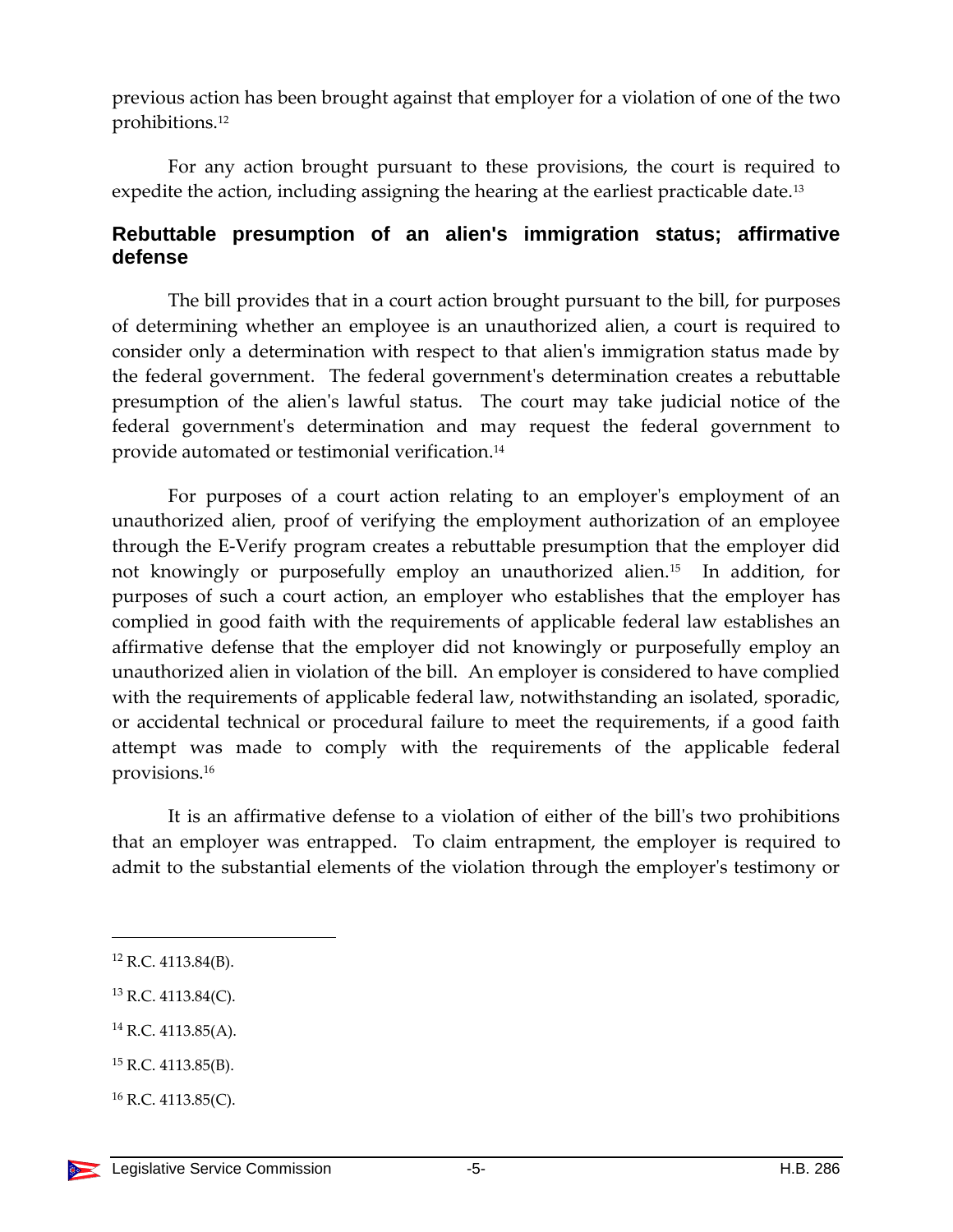by the use of other evidence. An employer who asserts an entrapment defense has the burden of proving all of the following elements by a preponderance of the evidence:

(1) The idea of committing the violation started with a peace officer or an agent of the officer rather than with the employer;

(2) The peace officer or agent urged and induced the employer to commit the violation;

(3) The employer was not predisposed to commit the violation before the peace officer or agent urged and induced the employer to commit the violation.<sup>17</sup>

An employer does not establish the defense of entrapment if the employer was predisposed to commit the violation and the peace officer or agent merely provided the employer with an opportunity to commit the violation. A peace officer or an agent of the officer has not entrapped an employer if the officer or agent merely used a ruse or concealed the officer's or agent's identity. The conduct of a peace officer or an agent of the officer may be considered in determining if an employer has proven entrapment.<sup>18</sup>

#### <span id="page-5-0"></span>**Required court-imposed penalties for violations**

#### <span id="page-5-1"></span>**First violation of knowingly employing an unauthorized alien**

If a court, in an action brought under the bill, determines that an employer has committed a first violation of the bill's prohibition regarding an employer "knowingly" employing an unauthorized alien, the court is required to do all of the following:

(1) Order the employer to terminate the employment of all unauthorized aliens;

(2) Order the employer to be subject to a three-year probationary period for the business location where the unauthorized alien performed work;

(3) Order the employer to file a signed affidavit of the type prescribed in the bill (see below) with the prosecuting attorney of the county where the violation occurred within three business days after the order is issued.<sup>19</sup>

In addition, the court is permitted to, but is not required to, order the appropriate agencies to suspend all licenses specified in the bill that are held by the employer for a period not to exceed ten business days. In determining whether to suspend an

<sup>&</sup>lt;sup>17</sup> R.C. 4113.85(D)(1)(a) to (c).

<sup>18</sup> R.C. 4113.85(D)(2).

<sup>&</sup>lt;sup>19</sup> R.C. 4113.86(A)(1)(a) to (c).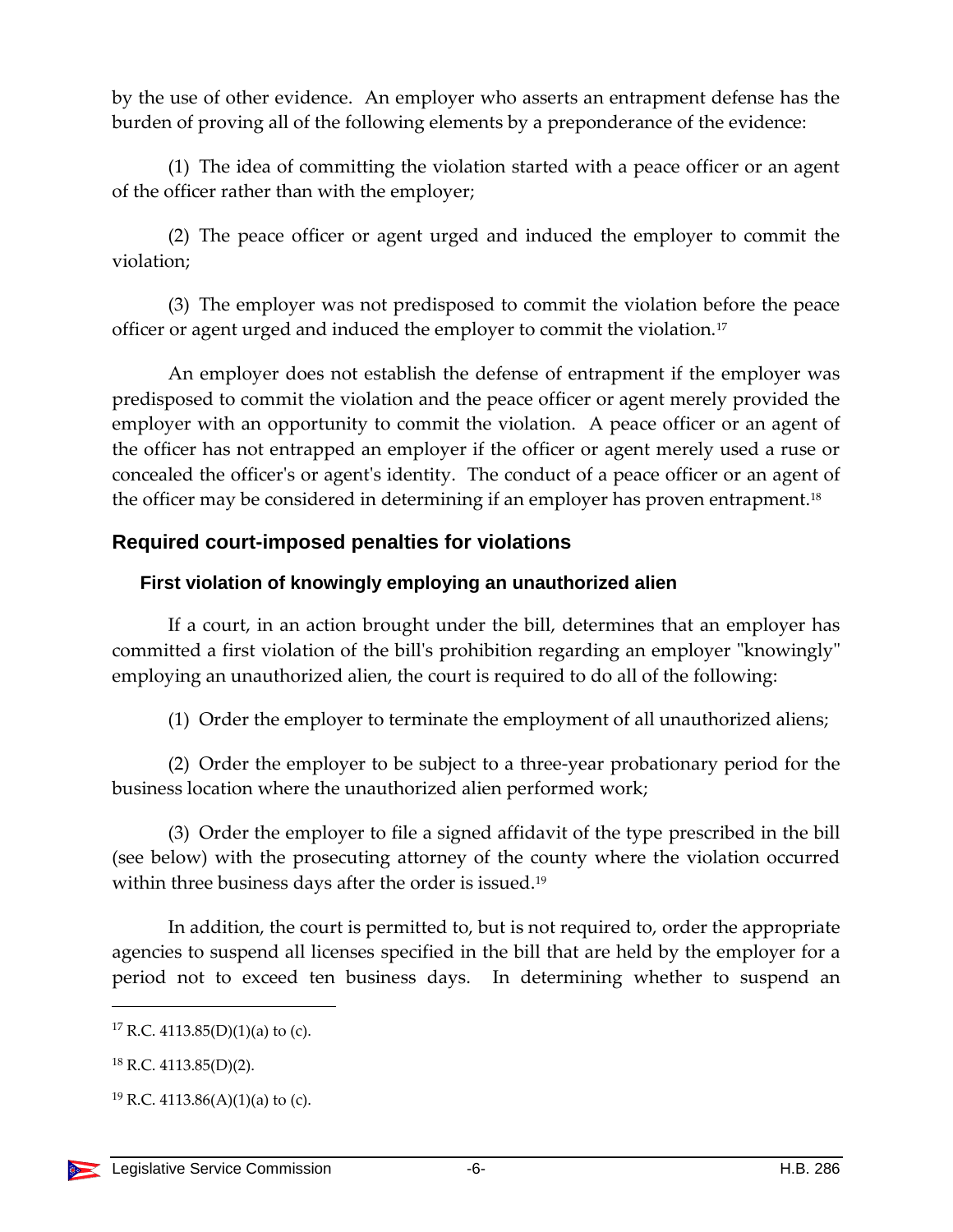employer's licenses, the court must base its decision on any evidence or information submitted to the court during the action and also must consider any of the following factors, as applicable:

(1) The number of unauthorized aliens employed by the employer;

(2) Any prior misconduct committed by the employer;

(3) The degree of harm resulting from the violation;

(4) Whether the employer made good faith efforts to comply with any applicable requirements;

(5) The duration of the violation;

(6) The role of the directors, officers, or principals of the employer in the violation;

(7) Any other factors the court considers appropriate. $20$ 

During the probationary period the court may impose upon the employer, the employer is required to file quarterly reports in the form of new hire reports provided in existing child support law with the prosecuting attorney of the county where the violation occurred. Each such report must document each new employee who is hired by the employer after the date the court determined the employer committed the violation and who is employed at the business location where the unauthorized alien performed work.<sup>21</sup>

The affidavit the employer is required to file with the prosecuting attorney must state that the employer has terminated the employment of all unauthorized aliens employed by the employer in this state and that the employer will not purposefully or knowingly employ an unauthorized alien in this state. If the employer fails to file the affidavit with the prosecuting attorney within three business days after the date the order is issued, the court must order the appropriate agencies to suspend all licenses held by the employer. On receipt of the court's order and notwithstanding any other law to the contrary, the appropriate agencies are required to suspend the licenses according to the court's order. The court is required to send a copy of the court's order to the Attorney General, who must maintain the copy as required by the bill.

<sup>&</sup>lt;sup>20</sup> R.C. 4113.86(A)(2)(a) to (g).

 $21$  R.C. 4113.86(A)(3).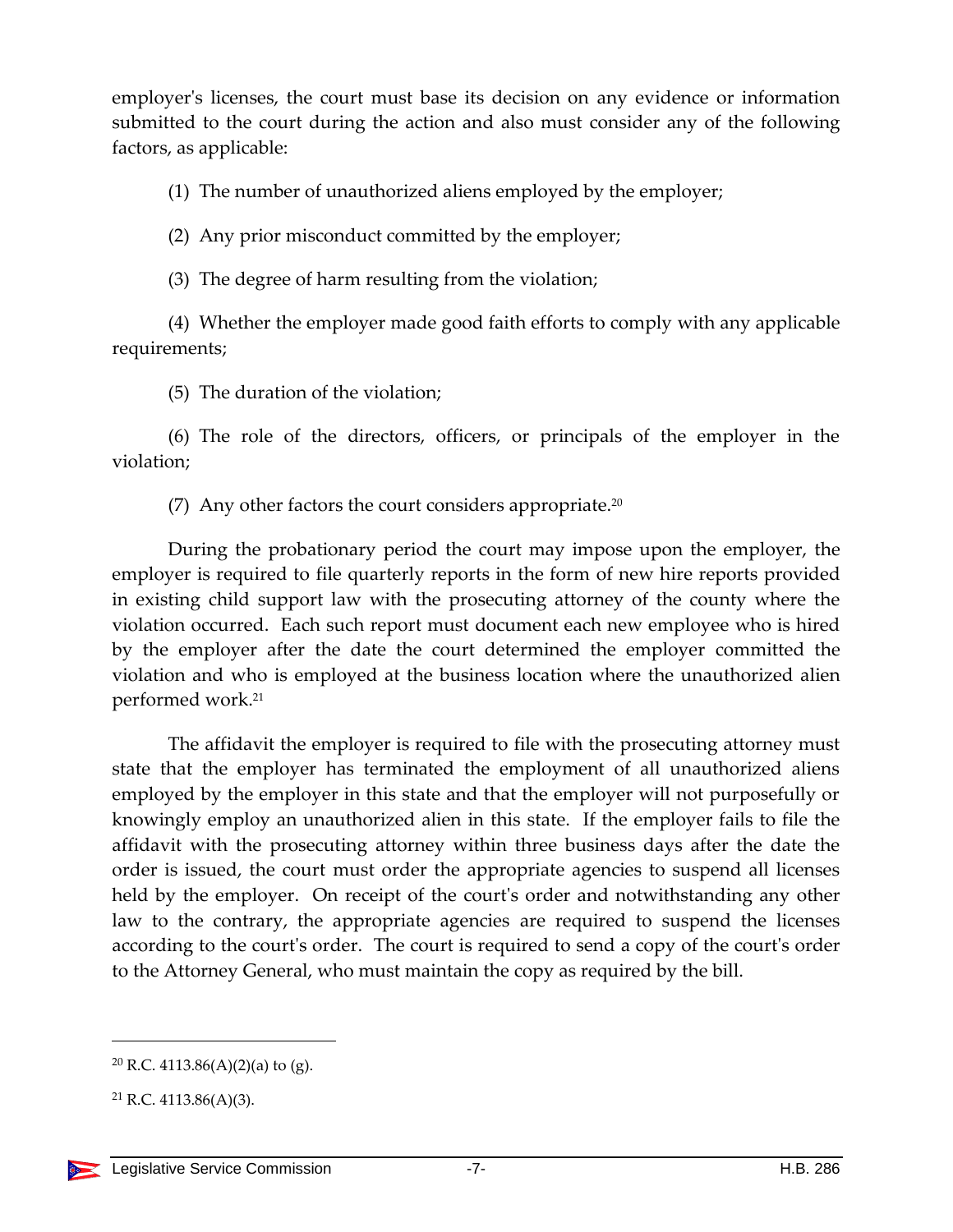For the purposes of these license suspension provisions, a license subject to suspension is any license held by the employer specific to the business location where the unauthorized alien performed work.<sup>22</sup> The bill defines "license" as meaning any agency permit, certificate, approval, registration, charter, or similar form of authorization that is required by law and that is issued by any agency for the purposes of operating a business in this state.<sup>23</sup> License includes all of the following:

(1) Articles of incorporation or organization under Title XVII of the Revised Code;

(2) A certificate of limited partnership or a license for a foreign corporation issued under state law.<sup>24</sup>

"License" does not include any permit or license issued under any environmental laws as defined in existing law<sup>25</sup> or any professional license.<sup>26</sup>

If the employer does not hold a license specific to the business location where the unauthorized alien performed work, but a license is necessary to operate the employer's business in general, any license held by the employer at the employer's primary place of business is subject to suspension. A license remains suspended until the employer files the required affidavit with the prosecuting attorney. Notwithstanding any other law to the contrary, the appropriate agency is required to reinstate the suspended license upon the employer's filing of the affidavit with the prosecuting attorney.<sup>27</sup>

#### <span id="page-7-0"></span>**Second violation of knowingly employing an unauthorized alien**

If a court determines that an employer has committed a second violation of the bill's prohibition regarding an employer's knowingly employing an unauthorized alien, the court is required to order the appropriate agencies to revoke permanently all licenses that are held by the employer specific to the business location where the unauthorized alien performed work. If the employer does not hold a license specific to the business location where the unauthorized alien performed work, but a license is necessary to operate the employer's business in general, the court is required to order

 $22$  R.C. 4113.86(A)(4).

 $23$  R.C. 4113.81(C)(1).

<sup>&</sup>lt;sup>24</sup> R.C. 4113.81(C)(2)(a) to (c).

<sup>25</sup> Specifically, R.C. 3745.70.

<sup>&</sup>lt;sup>26</sup> R.C. 4113.81(C)(3)(a) and (b).

 $27$  R.C. 4113.86(A)(4).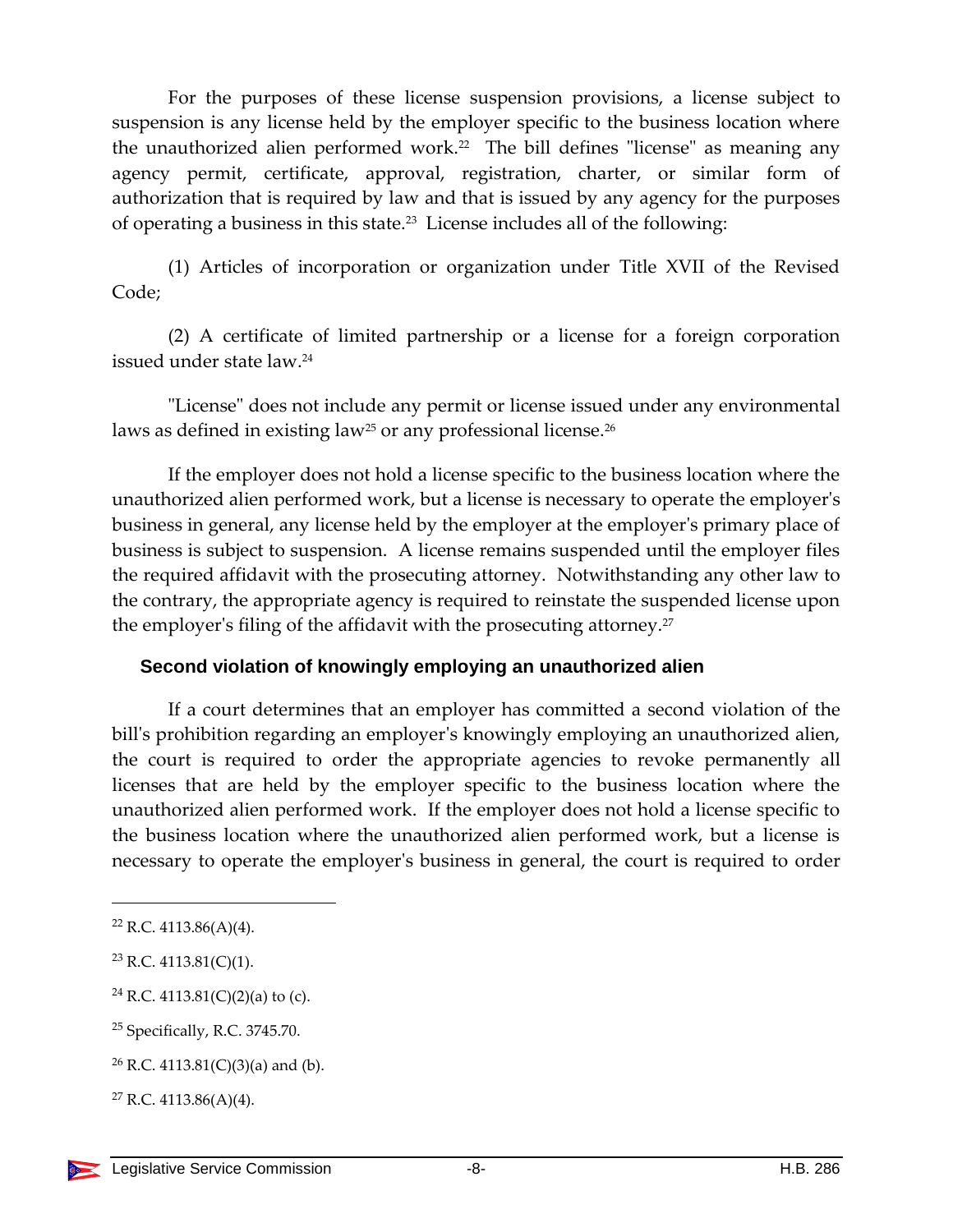the appropriate agencies to revoke permanently all licenses that are held by the employer at the employer's primary place of business. On receipt of the order and notwithstanding any other law, the appropriate agencies are required to revoke the licenses immediately. 28

A violation is considered a first violation by an employer at a business location if the violation did not occur during a probationary period ordered by the court under this bill for that employer's business location. A violation is considered a second violation by an employer at a business location if the violation occurred during a probationary period ordered by the court under the bill for that employer's business location.<sup>29</sup>

#### <span id="page-8-0"></span>**First violation of purposefully employing an unauthorized alien**

If a court, in an action brought under the bill, determines that an employer has committed a first violation of the bill's prohibition regarding an employer "purposefully" employing an unauthorized alien, the court is required to do all of the following:

(1) Order the employer to terminate the employment of all unauthorized aliens;

(2) Order the employer to be subject to a five-year probationary period for the business location where the unauthorized alien performed work;

(3) Order the appropriate agencies to suspend all licenses described previously in this analysis held by the employer for a minimum of ten days;

(4) Order the employer to file a signed affidavit of the type described previously in this analysis with the prosecuting attorney of the county where the violation occurred within three business days after the order is issued.<sup>30</sup>

During the probationary period, the employer is required to file quarterly reports in the form of new hire reports provided in existing child support law of each new employee who is hired by the employer after the date the court determined the employer committed the violation and who is employed at the business location where the unauthorized alien performed work.<sup>31</sup>

<sup>28</sup> R.C. 4113.86(B).

 $29$  R.C. 4113.86(C).

 $30$  R.C. 4113.87(A)(1)(a) to (d).

 $31$  R.C. 4113.87(A)(2).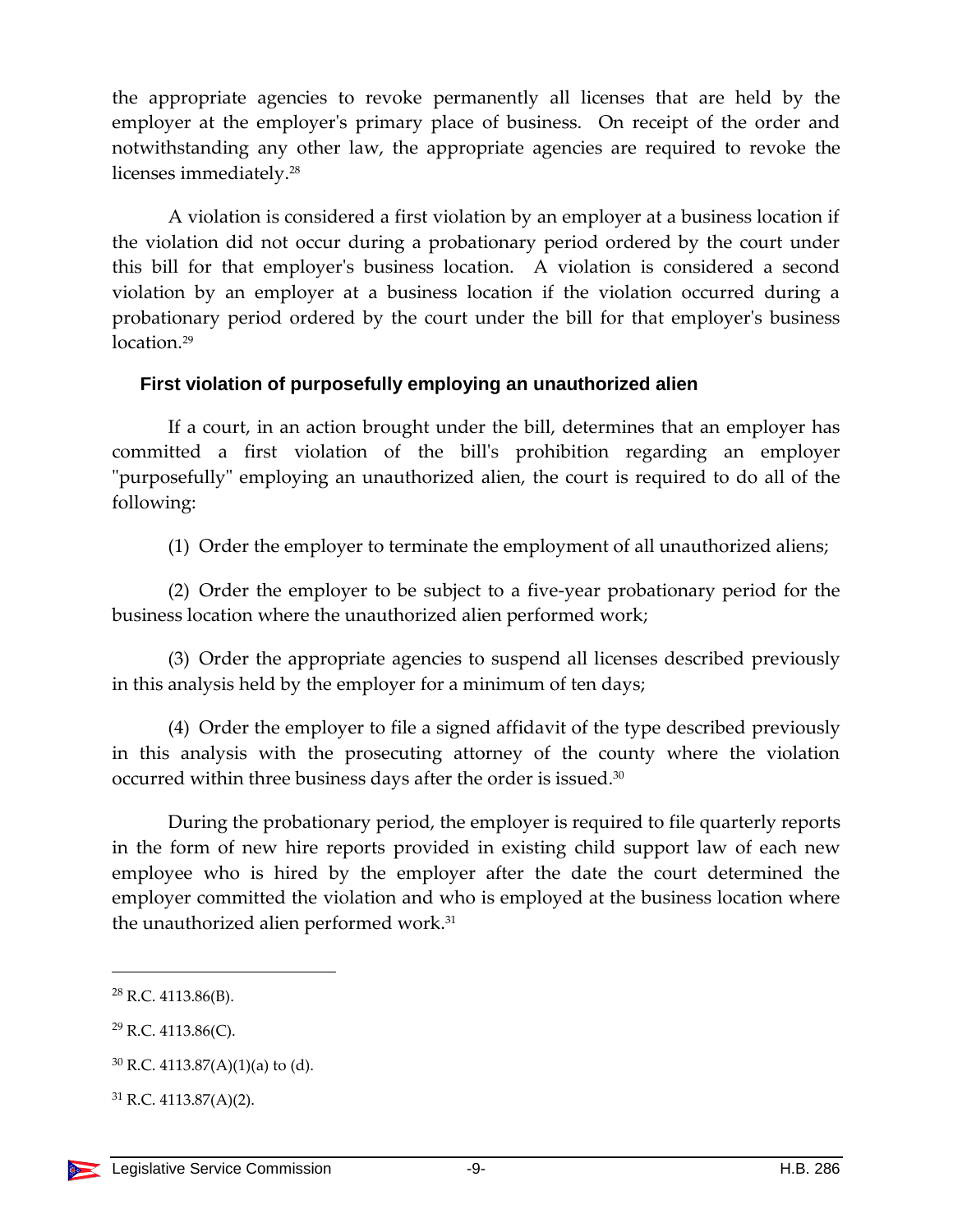The court must base its decision on the length of the suspension, which must be at least ten days, on any evidence or information submitted during the court proceedings.<sup>32</sup>

The affidavit must state that the employer has terminated the employment of all unauthorized aliens employed by the employer in this state and that the employer will not purposefully or knowingly employ an unauthorized alien in this state. If the employer fails to file the affidavit with the prosecuting attorney within three business days after the date the order is issued, the court must order the appropriate agencies to extend the suspension of all licenses that it previously ordered suspended held by the employer until the employer files the affidavit as required. On receipt of the court's order and notwithstanding any other law to the contrary, the appropriate agencies must extend the license suspensions in accordance with the court's order. The court must send a copy of the court's order to the Attorney General, who must maintain the copy as required by the bill. A license remains suspended until the employer files the required affidavit with the prosecuting attorney. Notwithstanding any other law to the contrary, the appropriate agency is required to reinstate the suspended license upon the employer's filing of the affidavit with the prosecuting attorney.<sup>33</sup>

#### <span id="page-9-0"></span>**Second violation of purposefully employing an unauthorized alien**

If a court determines that an employer has committed a second violation of the bill's prohibition regarding an employer's purposefully employing an unauthorized alien, the court is required to order the appropriate agencies to revoke permanently all licenses that are held by the employer specific to the business location where the unauthorized alien performed work. If the employer does not hold a license specific to the business location where the unauthorized alien performed work, but a license is necessary to operate the employer's business in general, the court must order the appropriate agencies to revoke permanently all licenses that are held by the employer at the employer's primary place of business. On receipt of the order and notwithstanding any other law, the appropriate agencies are required to revoke the licenses immediately. 34

A violation is considered a first violation by an employer at a business location if the violation did not occur during a probationary period ordered by the court under the bill for that employer's business location. A violation is considered a second violation

<sup>32</sup> R.C. 4113.87(A)(3).

<sup>33</sup> R.C. 4113.87(A)(4).

<sup>34</sup> R.C. 4113.87(B).